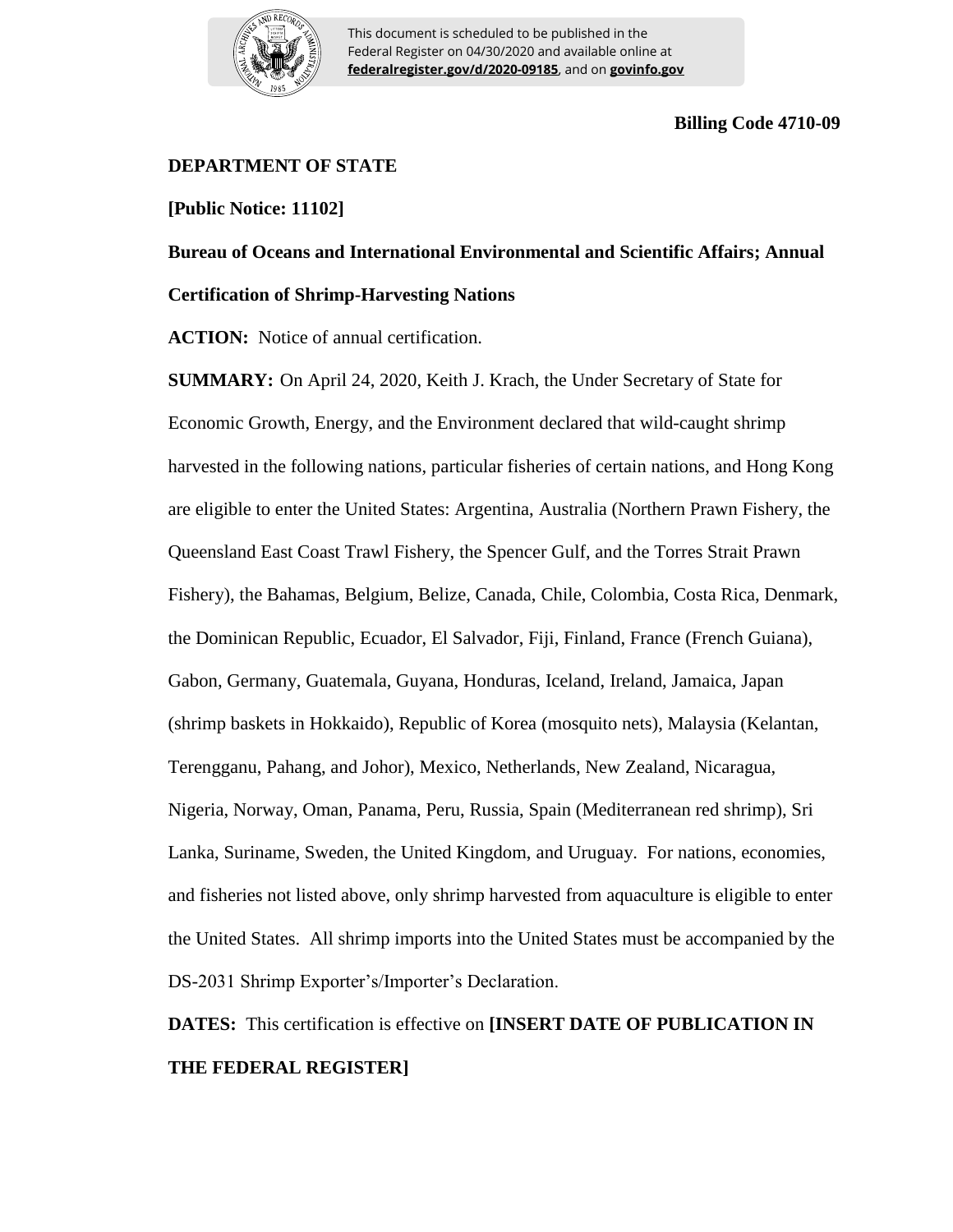**FOR FURTHER INFORMATION CONTACT:** Joseph Fette, Section 609 Program Manager, Office of Marine Conservation, Bureau of Oceans and International Environmental and Scientific Affairs, Department of State, 2201 C Street, NW,

Washington, DC 20520-2758; telephone: (202) 647-2335; email: DS2031@state.gov.

**SUPPLEMENTARY INFORMATION:** Section 609 of Public Law 101-162

("Sec. 609") prohibits imports of wild-caught shrimp or products from shrimp harvested with commercial fishing technology unless the President certifies to the Congress by May 1, 1991, and annually thereafter, that either: (1) the harvesting nation has adopted a regulatory program governing the incidental taking of relevant species of sea turtles in the course of commercial shrimp harvesting that is comparable to that of the United States and that the average rate of that incidental taking by the vessels of the harvesting nation is comparable to the average rate of incidental taking of sea turtles by United States vessels in the course of such harvesting; or (2) the particular fishing environment of the harvesting nation does not pose a threat of the incidental taking of sea turtles in the course of shrimp harvesting. The President has delegated the authority to make this certification to the Secretary of State ("Secretary") who further delegated the authority to the Under Secretary of State for Economic Growth, Energy, and the Environment ("Under Secretary"). The Department of State's ("Department") Revised Guidelines for the Implementation of Section 609 were published in the Federal Register on July 8, 1999, at 64 FR 36946.

On April 24, 2020, Under Secretary Keith J. Krach certified the following nations on the basis that their sea turtle protection programs are comparable to that of the United States: Colombia, Ecuador, El Salvador, Gabon, Guatemala, Guyana, Honduras, Mexico,

2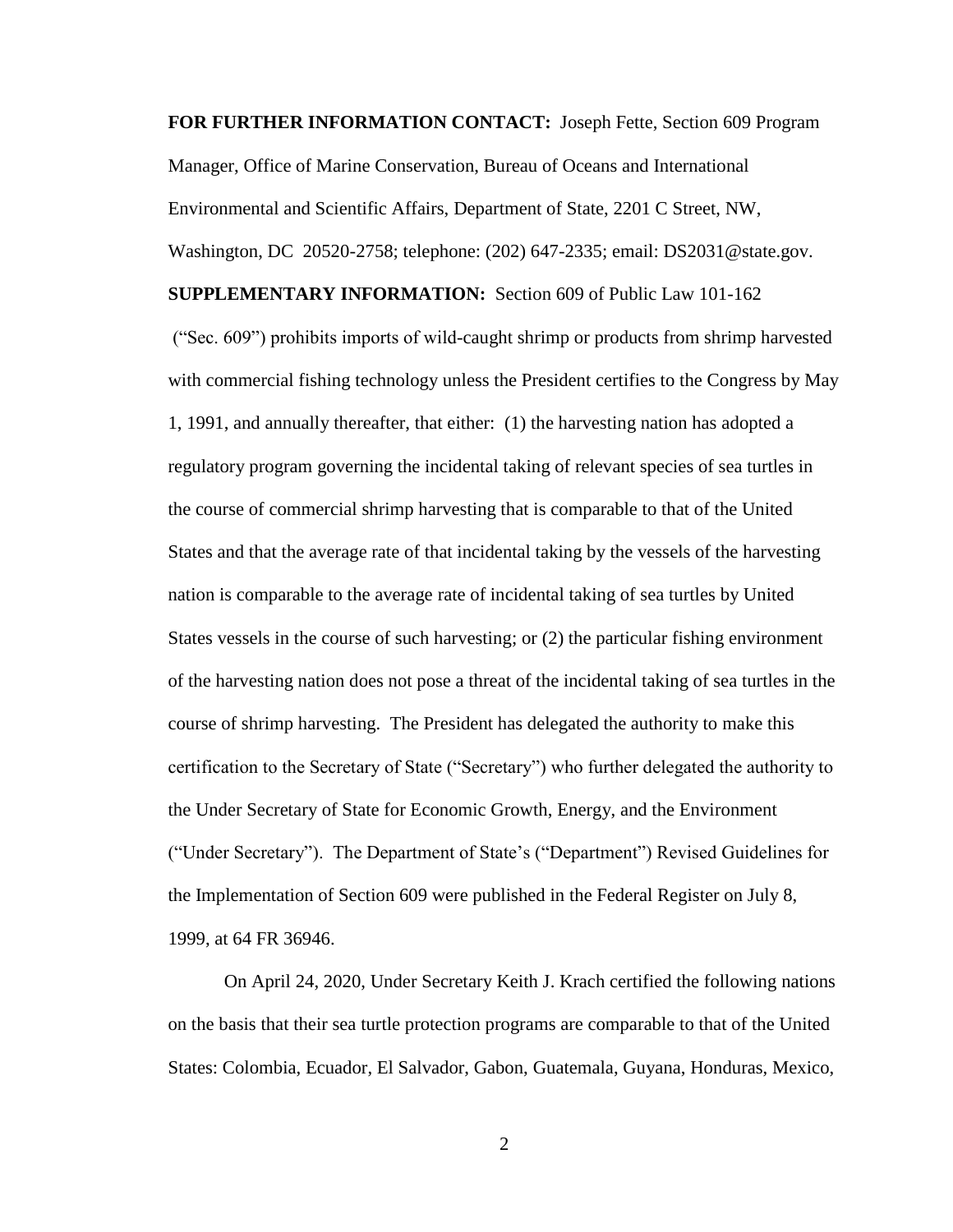Nicaragua, Nigeria, Panama, and Suriname. The Department changed the basis of certification for Costa Rica from Section  $609(b)(2)(A)$  and (B) to Section  $609(b)(2)(C)$ , as noted below, due to a change in the method of harvesting shrimp. Under Secretary Krach also certified several shrimp-harvesting nations and one economy as having fishing environments that do not pose a danger to sea turtles. The following nations have shrimping grounds only in cold waters where the risk of taking sea turtles is negligible: Argentina, Belgium, Canada, Chile, Denmark, Finland, Germany, Iceland, Ireland, the Netherlands, New Zealand, Norway, Russia, Sweden, the United Kingdom, and Uruguay. The following nations and Hong Kong only harvest shrimp using small boats with crews of less than five that use manual rather than mechanical means to retrieve nets or catch shrimp using other methods that do not threaten sea turtles: the Bahamas, Belize, Costa Rica, the Dominican Republic, Fiji, Jamaica, Oman, Peru, and Sri Lanka. Use of such small-scale technology does not adversely affect sea turtles. The Department suspended the certification of the People's Republic of China ("PRC") due to the use of methods of harvesting shrimp that may adversely affect sea turtles. The Department certified Costa Rica pursuant to Section  $609(b)(2)(C)$  because the current method of harvesting shrimp involves small boats with crews of less than five manually casting and retrieving nets. The Department suspended Venezuela's certification due to the inability to confirm whether its methods of harvesting shrimp may adversely affect sea turtles.

A completed DS-2031 Shrimp Exporter's/Importer's Declaration ("DS-2031") must accompany all imports of shrimp and products from shrimp into the United States. Importers of shrimp and products from shrimp harvested in the certified nations and one economy listed above must either provide the DS-2031 form to Customs and Border

3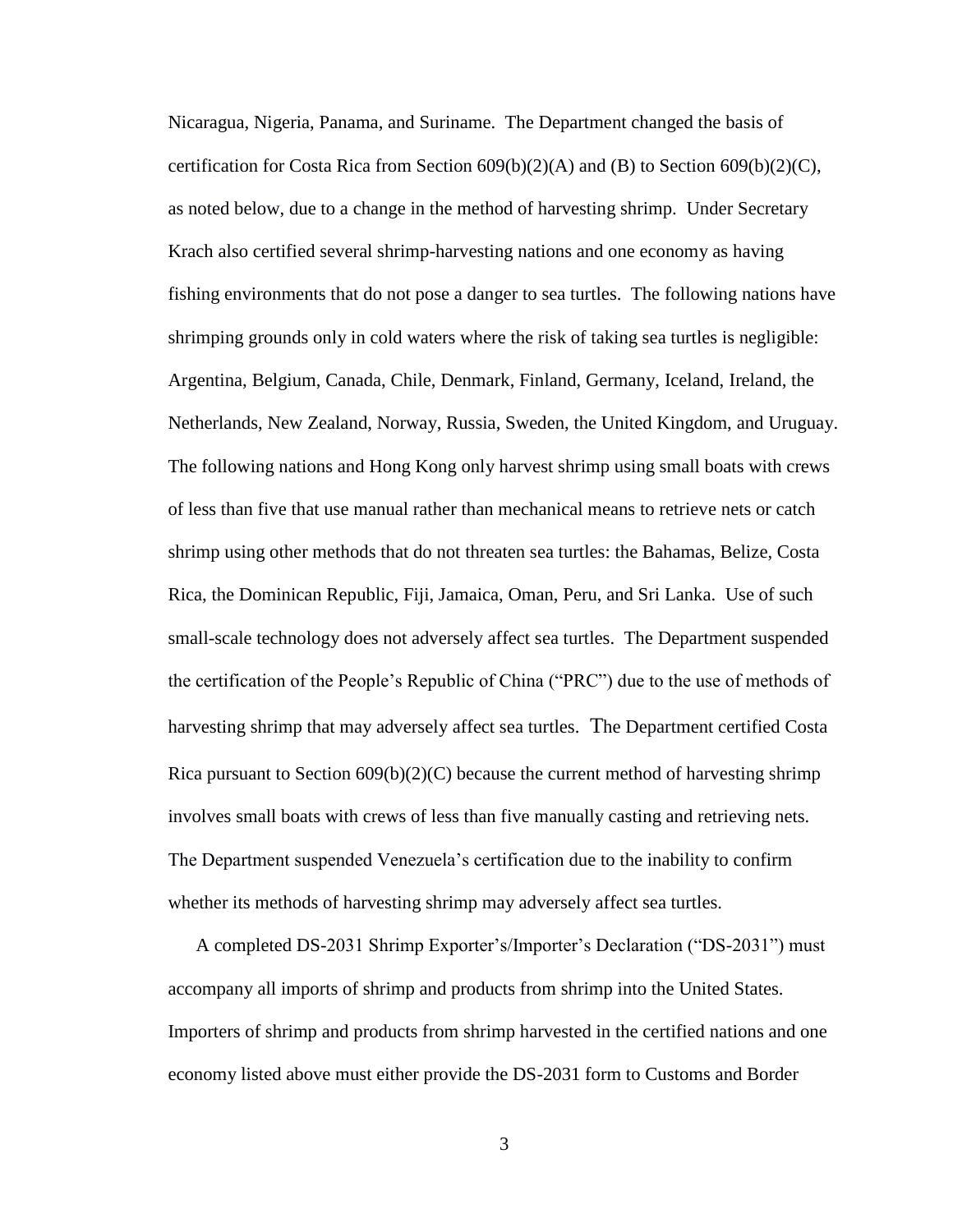Protection at the port of entry or provide the information required by the DS-2031 through the Automated Commercial Environment. DS-2031 forms accompanying all imports of shrimp and products from shrimp harvested in uncertified nations and economies must be originals with Box  $7(A)(1)$ ,  $7(A)(2)$ , or  $7(A)(4)$  checked, consistent with the form's instructions with regard to the method of harvest of the shrimp and based on any relevant prior determinations by the Department, and signed by a responsible government official of the harvesting nation. The Department did not determine that shrimp or products from shrimp harvested in a manner as described in  $7(A)(3)$  in any uncertified nation or economy is eligible to enter the United States.

Shrimp and products of shrimp harvested with turtle excluder devices ("TEDs") in an uncertified nation may, under specific circumstances, be eligible for importation into the United States under the DS-2031 Box  $7(A)(2)$  provision for "shrimp harvested by commercial shrimp trawl vessels using TEDs comparable in effectiveness to those required in the United States." Use of this provision requires that the Secretary or his or her delegate determine in advance that the government of the harvesting nation has put in place adequate procedures to monitor the use of TEDs in the specific fishery in question and to ensure the accurate completion of the DS-2031 forms. At this time, the Department as determined that only shrimp and products from shrimp harvested in the Northern Prawn Fishery, the Queensland East Coast Trawl Fishery, and the Torres Strait Prawn Fishery in Australia, in the French Guiana domestic trawl fishery, and in the fisheries of Kelantan, Terengganu, Pahang, and Johor, Malaysia, are eligible for entry under this provision. The importation of TED-caught shrimp from any other uncertified nation will not be allowed. A responsible government official of Australia, France, or